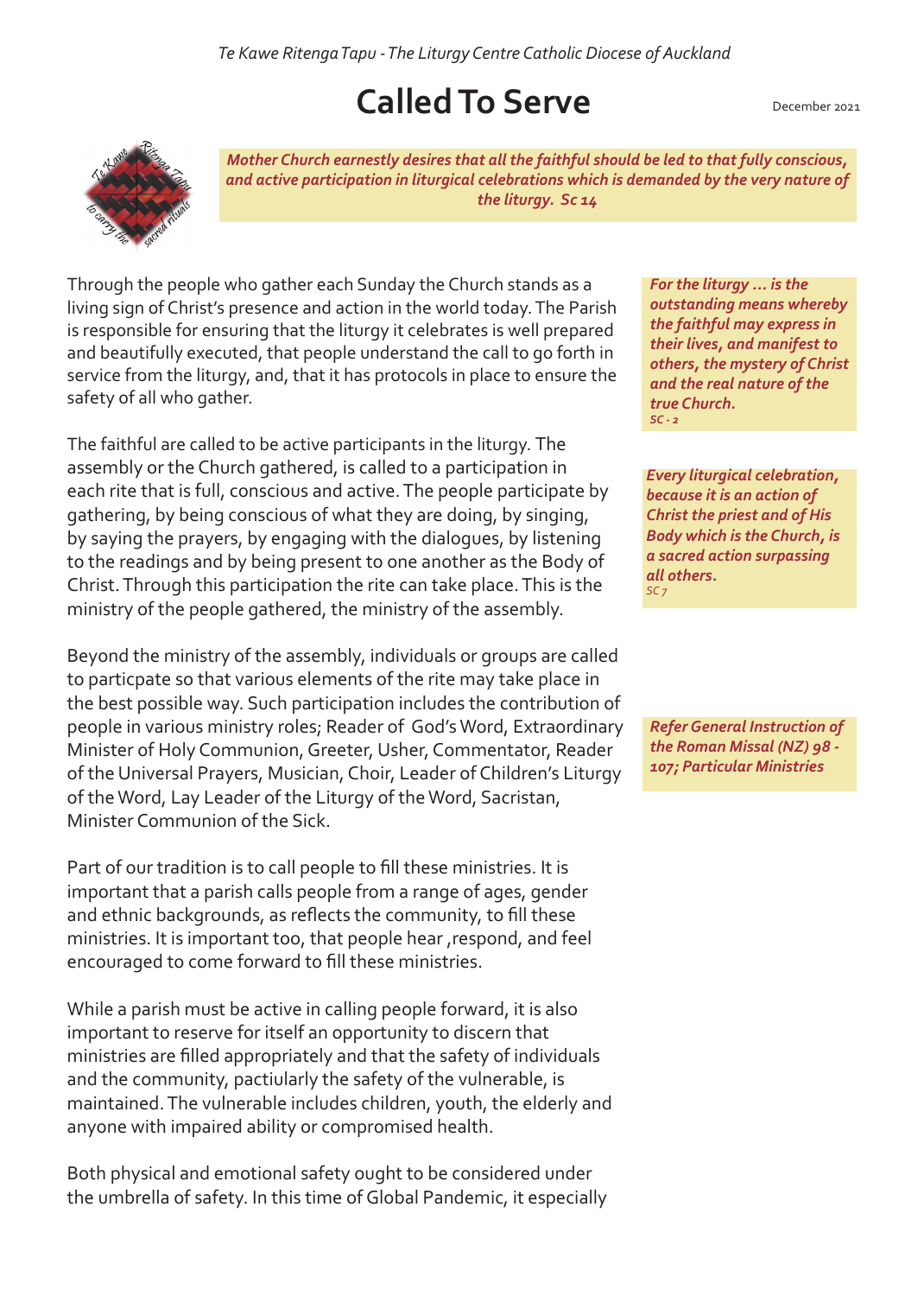important to have protocols in place to protect vulnerable people from the Covid-19 virus since church gatherings are places of risk. Importance is placed on adhering to the NZ Government Covid-19 Protection Framework, the NZ Government Guidelines for Places of Worship, and all other Ministry of Health Guidelines.The Pastoral letter from the Catholic Bishops of Aotearoa New Zealand, Living Caring worshipping and Ministering in a Covid-19 World is also available for guidance.

A physically safe environment includes the need for people in some ministry positions to attend Safe-guarding training, be police vetted and sign a code of conduct, while for others, vaccination may be required. If a minister develops cold or flu symptons, it is preferable that they stay home and someone else fills their ministry on that day.

In an emotionally safe environment people will listen considerately and speak respectfully to each other. They will make every effort to work together cooperatively and harmoniously.

When determining who to place in liturgical roles, time and opportunity for discernment and conversation about the needs of the role, is helpful. Those coming forward should also understand that their ministry is for a set period of time, as determined by the parish. This could range between two and four years. They should also understand that training and ongoing formation are important aspects of ministry.

Serving your community as a liturgical minister can be very rewarding and faith-building. Therefore, it is desireable that a person only fills one mnistry position. In this way, more people can be encouraged to serve as ministers and receive the benefits gained from this participation.

The form below may be helpful when calling people into ministry.